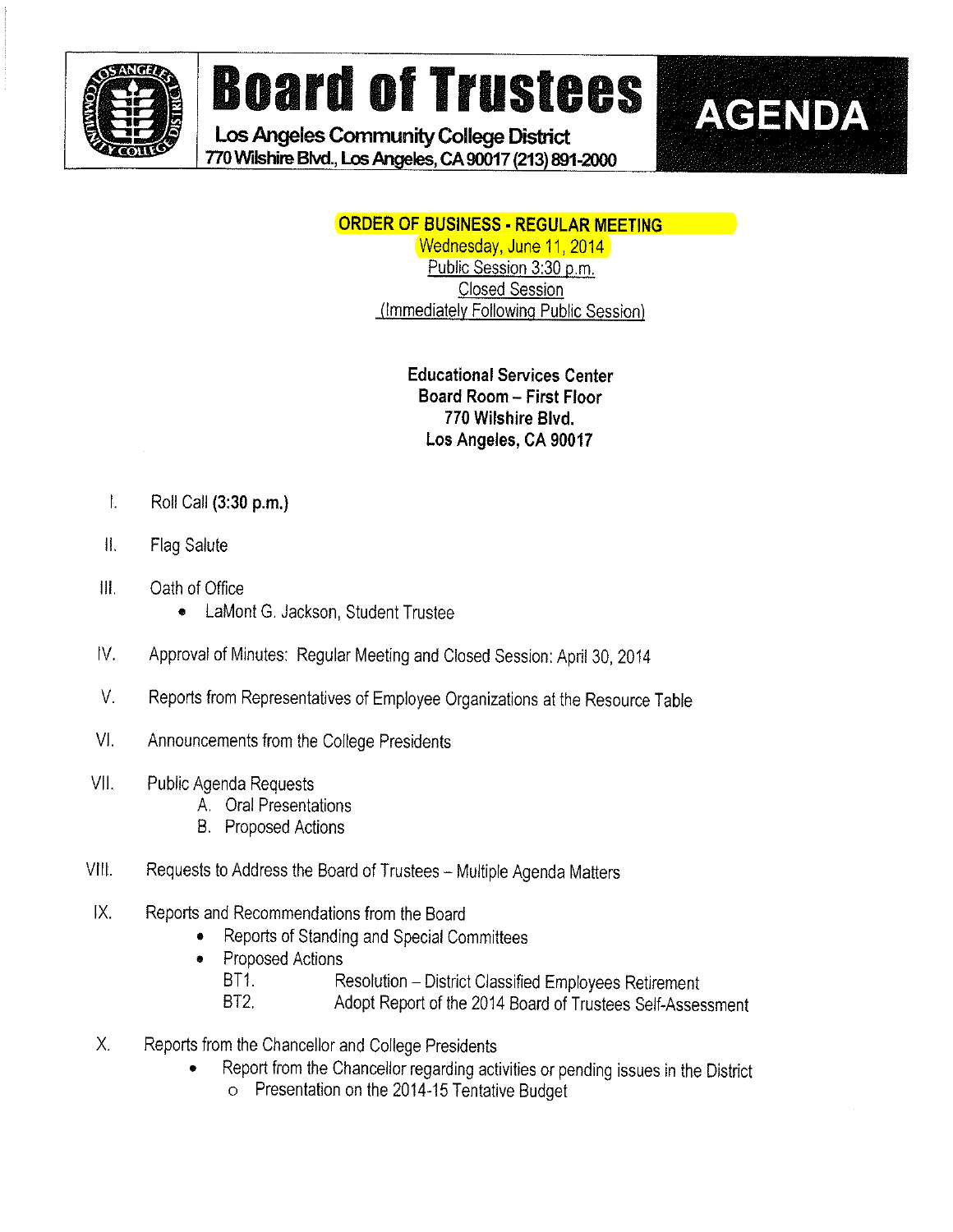#### Xl. Consent Calendar

| <b>Matters Requiring a Majority Vote</b> |  |  |
|------------------------------------------|--|--|
|                                          |  |  |

- BF1. Budget Revisions and Appropriation Transfers
- BF2. Resolution District Appropriations Limits for 2014-2015
- BF3. Authorization to Make Appropriation Transfers<br>BF4. Authorize Acceptance of Fund for Proposition
- Authorize Acceptance of Fund for Proposition 39 California Clean Energy Projects for FY 2013-14
- BSD1, Ratifications for Business Services
- BSD2. Business Services Routine Report<br>BSD3. Authorize Placement of Insurance
- Authorize Placement of Insurance
- FPD1. Facilities Planning and Development Routine Report
- FPD2. Authorize Master Procurement Agreements
- HRD1. Personnel Services Routine Actions
- HRD2, Deciaration of Compensation as Indefinite
- HRD3. Salary Reallocation for Miscellaneous Classifications in the Unclassified Service
- HRD4, Adopt the District's Initial Proposal to the Exclusive Representatives of the Service Employees Internatlonai Union, Local 721
- HRD5. District's Initial Proposal to the Exclusive Representatives of the District's
	- Employees Regarding Negotiation of the Master Benefits Agreement
- SD1. Approval of Educational Programs and Courses<br>SD2. Approve Community Services Offerings
- ISD2. Approve Community Services Offerings<br>ISD3. Ratification of Student Travel
- Ratification of Student Travel
- ISD4. Adopt Revisions to Board Rules Chapter VIII Article II Academic Probation and **Disqualification** 
	- ® Correspondence

Matters Requiring a Super Majority Vote BF5, 2013-2014 Budget Adjustments

- XII. Recommendations from the Chancellor CH1. Approve Issuance of an Honorary Degree
- XIII. Notice Reports and Informatives BF/A. [Notice] 2014-2015 Tentative Budget Adoption ISD/A. [Informative] Notification of Student Travel

# XIV. Announcements and Indications of Future Proposed Actions by Members of the Board of Trustees

- XV, Requests to Address the Board of Trustees Regarding Closed Session Agenda Matters
- XVI. Recess to Closed Session in accordance with The Ralph M. Brown Act, Government Code sections 54950 et seq., and the Education Code to discuss the matters on the posted Closed Session agenda pursuant to Government Code section 54954.5 (Refer to Attachment "A" for Ciosed Session agenda),
- XV!!, Reconvene Regular Meeting
- XVIII, Roli Call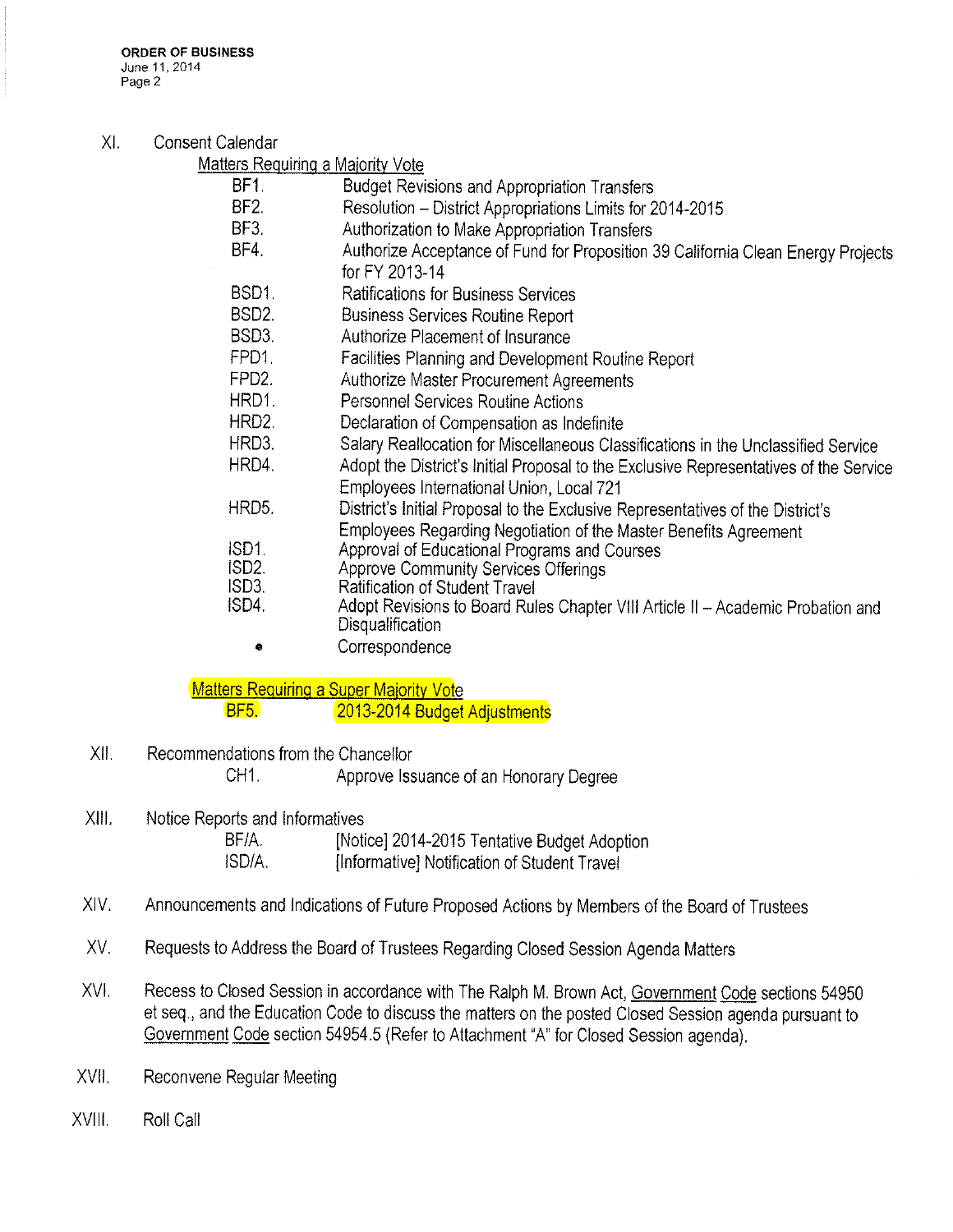

# **Board of Trustees**

**A CHI ON** 

Los Angeles Community College District

#### Com. No. BF5 Division: BUSINESS AND FINANCE Date: Date: Date: June 11, 2014

#### Subject: 2013-2014 BUDGET ADJUSTMENTS

In the General Fund, transfer \$1,000,000 from the Contingency Reserve to account 500000 to prepare for the newiy approved Districtwide Accreditation activities to include District colleges and the Educational Services Center occurring in Fiscal Year 2016. (eBTA: D-0632)

Background: In preparation for the Fiscal Year 2016 Accreditation visit, the Chancellor has recommended providing \$1,000,000 from the Contingency Reserve as additional necessary funding to ensure that all locations have sufficient resources to prepare for the Accreditation process.

FISCAL IMPLICATIONS: This action establishes the budget for district-wide Accreditation planning activities of \$1,000,000 and reduces the Contingency Reserve by the same amount, leaving a balance in the Contingency Reserve of \$13,508,036.

REQUIRES FIVE (5) AFFIRMATIVE VOTES

| Never Approved by:<br>ennand<br>Recommended by:            |                             |                                                   |
|------------------------------------------------------------|-----------------------------|---------------------------------------------------|
| Adriana D. Barrera, Deputy Chancellor                      |                             | Francisco Q. Rodriguez, Chancellor                |
| Chancellor and<br>Secretary of the Board of Trustees       | Ena<br>Field                | Santiago<br>Svonkin                               |
| Date<br>By                                                 | Moreno<br>Pearlman          | Veres<br>Jackson<br>Student Trustee Advisory Vote |
| Div.<br>Com. No.<br>BF <sub>5</sub><br>Pages<br>Page<br>ΩŤ | <b>BUSINESS AND FINANCE</b> | Date<br>$6 - 11 - 2014$                           |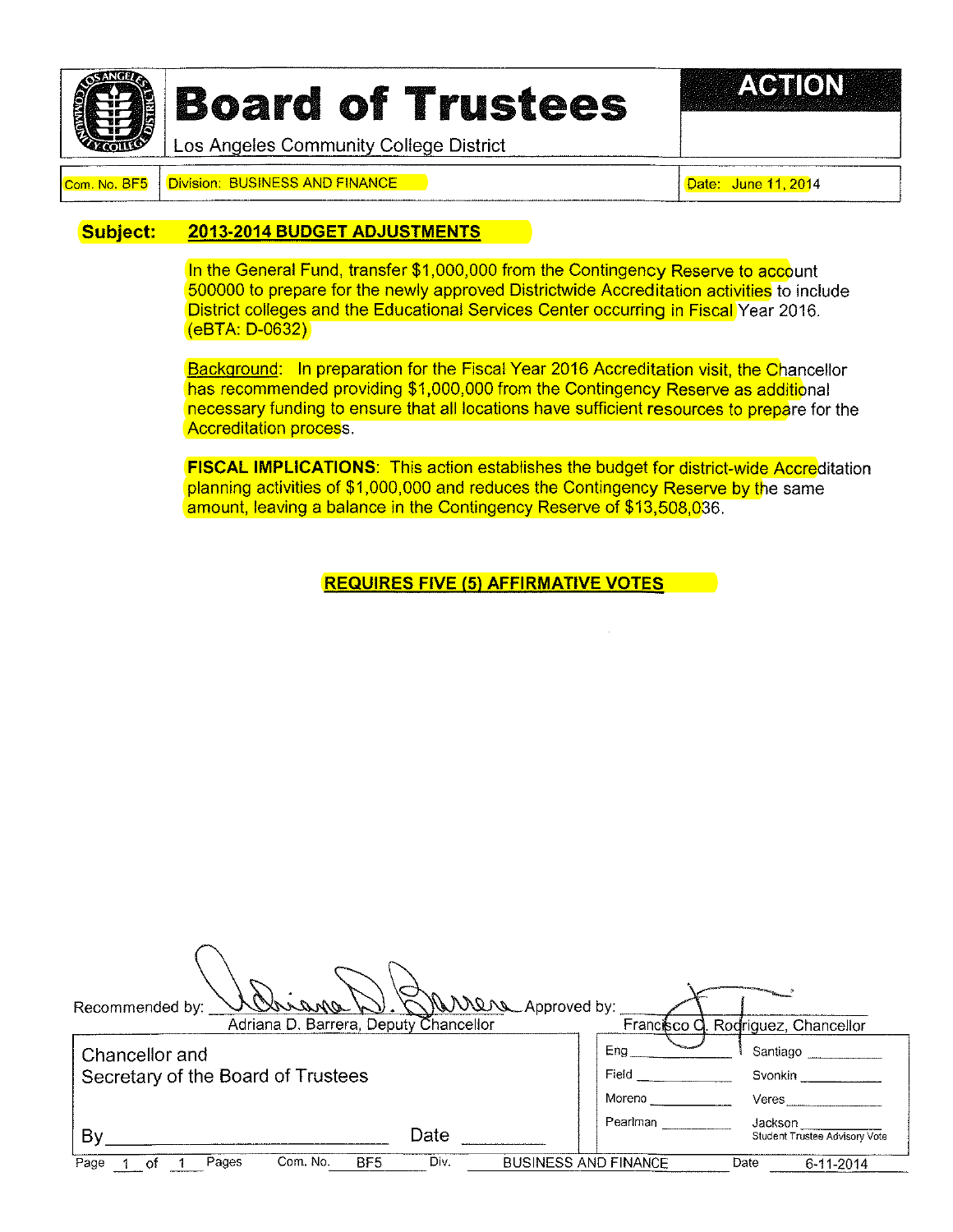# LOS ANGELES COMMUNITY COLLEGE DISTRICT BOARD OF TRUSTEES

#### **MINUTES - REGULAR MEETING**

#### Wednesday, June 11,2014 » 3:30 p.m. Educational Services Center . Board Room 770 Wilshire Boulevard » Los Angeles, California 90017

The regular meeting of the Board of Trustees of the Los Angeles Community Coliege District (LACCD) was ca!led to order at 3:36 p.m, with Vice President Scott J. Svonkin presiding.

The following members were present: Mike Eng, Mona Field, Ernest H. Moreno, Nancy Peartman, Scott J. Svonkin, and Steve Veres, Absent: Miguei Santiago (arrived at 4:30 p.m,).

Chancellor Francisco C. Rodriguez was present.

Vice President Svonkin welcomed Chanceiior Rodriguez to his first meeting of the Board of Trustees.

Trustee Veres led the Pledge of Allegiance to the Flag.

#### OATH OF OFFICE

Pursuant to the selection process for the Student Board Member adopted by the Board of Trustees of the Los Angeles Community College District on January 31, 1996, the results of the general elections of April 16-30, 2014 resulted in a plurality of all votes and duly selected LaMont G. Jackson as the Student Member of the governing board of the Los Angeles Community College District.

Chancellor Rodriguez administered the Oath of Office to Mr, Jackson,

Vice President Svonkin congratulated Student Trustee Jackson on his successful campaign.

Student Trustee Jackson expressed his appreciation to his family members and everyone eise who supported him during his campaign for Student Trustee.

#### APPROVAL OF MINUTES

Motion by Trustee Fieid, seconded by Trustee Veres, to approve the foiiowing minutes:

Regular Meeting and Closed Session - April 30, 2014

APPROVED: 6 Ayes Absent: Trustee Santiago

The Student Trustee did not vote for the minutes.

#### REPORTS FROM REPRESENTATIVES OF EMPLOYEE ORGANIZATIONS AT THE RESOURCE TABLE

The foifowing individuais welcomed Chancellor Rodriguez and Student Trustee Jackson to the District:

Ms. Joanne Waddell, President, Los Angeles College Faculty Guild, Local 1521; Mr. Donald Gauthier, President, District Academic Senate; Ms. Diva Sanchez, Representative, SEIU Local 99; Ms. Leila Menzies, President, Management Association. Ms. Sandra Lepore, Executive Secretary, AFT College Staff Guild, Local 1521A; Mr. Galen Bullock, Representative, SEIU Local 721; and Ms. Allison President, Administrators' Associa